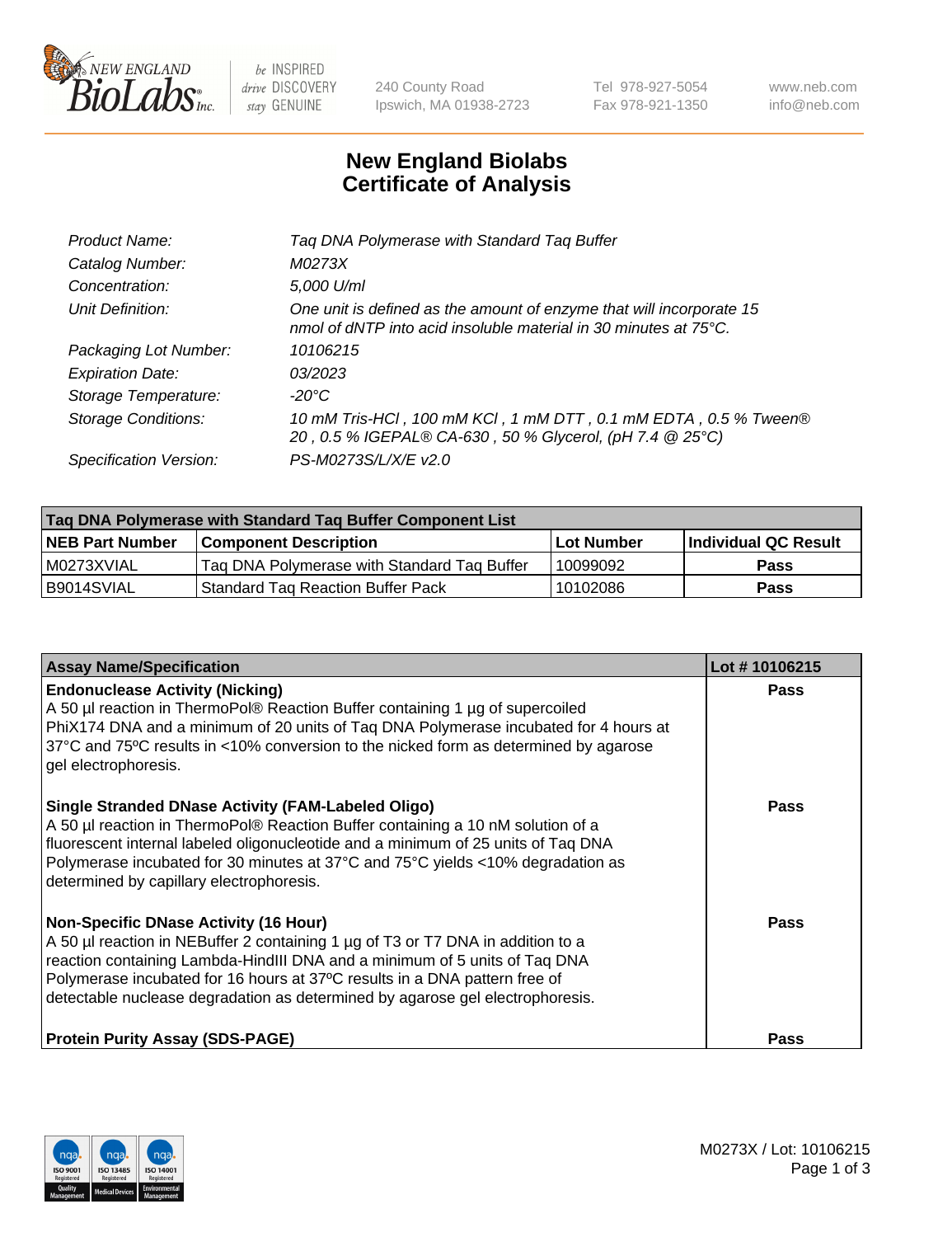

be INSPIRED drive DISCOVERY stay GENUINE

240 County Road Ipswich, MA 01938-2723 Tel 978-927-5054 Fax 978-921-1350

www.neb.com info@neb.com

| <b>Assay Name/Specification</b>                                                                                                                                                                                                                                                                                                                                                                                      | Lot #10106215 |
|----------------------------------------------------------------------------------------------------------------------------------------------------------------------------------------------------------------------------------------------------------------------------------------------------------------------------------------------------------------------------------------------------------------------|---------------|
| Taq DNA Polymerase is $\geq$ 99% pure as determined by SDS-PAGE analysis using Coomassie<br>Blue detection.                                                                                                                                                                                                                                                                                                          |               |
| <b>RNase Activity (Extended Digestion)</b><br>A 10 µl reaction in NEBuffer 4 containing 40 ng of a 300 base single-stranded RNA<br>and a minimum of 1 µl of Taq DNA Polymerase is incubated at 37°C. After incubation<br>for 16 hours, >90% of the substrate RNA remains intact as determined by gel<br>electrophoresis using fluorescent detection.                                                                 | Pass          |
| PCR Amplification (5.0 kb Lambda DNA)<br>A 50 µl reaction in Standard Taq Reaction Buffer in the presence of 200 µM dNTPs and<br>0.2 µM primers containing 5 ng Lambda DNA with 1.25 units of Taq DNA Polymerase for<br>25 cycles of PCR amplification results in the expected 5.0 kb product.                                                                                                                       | Pass          |
| <b>Phosphatase Activity (pNPP)</b><br>A 200 µl reaction in 1M Diethanolamine, pH 9.8, 0.5 mM MgCl2 containing 2.5 mM<br>p-Nitrophenyl Phosphate (pNPP) and a minimum of 100 units Taq DNA Polymerase<br>incubated for 4 hours at 37°C yields <0.0001 unit of alkaline phosphatase activity<br>as determined by spectrophotometric analysis.                                                                          | Pass          |
| <b>qPCR DNA Contamination (E. coli Genomic)</b><br>A minimum of 5 units of Taq DNA Polymerase is screened for the presence of E. coli<br>genomic DNA using SYBR® Green qPCR with primers specific for the E. coli 16S rRNA<br>locus. Results are quantified using a standard curve generated from purified E. coli<br>genomic DNA. The measured level of E. coli genomic DNA contamination is ≤ 1 E. coli<br>qenome. | Pass          |

This product has been tested and shown to be in compliance with all specifications.

One or more products referenced in this document may be covered by a 3rd-party trademark. Please visit <www.neb.com/trademarks>for additional information.